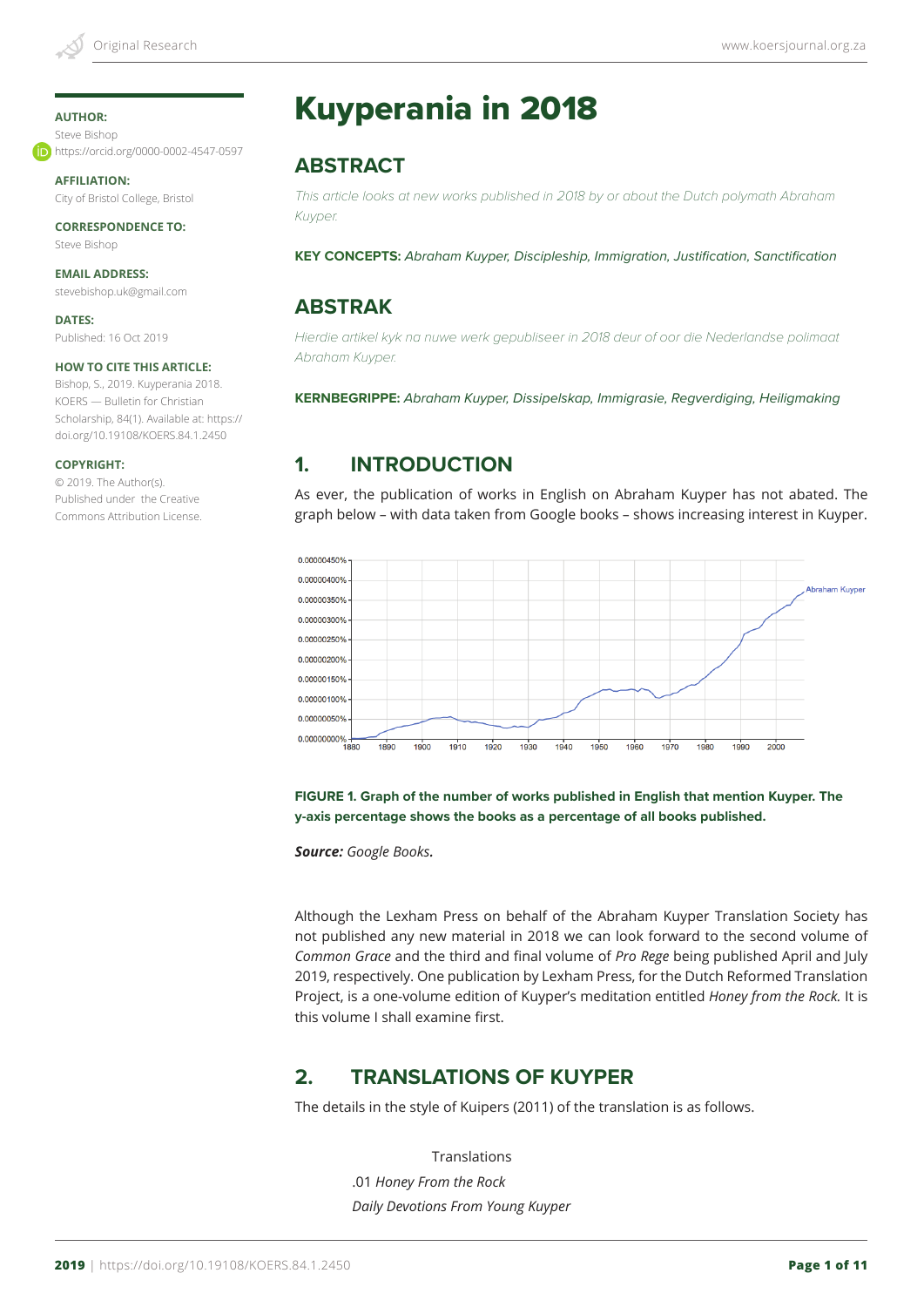Bellingham, WA, Lexham Press 2018. 600 pp., 18.8 x 6.1 x 25.9 cm, - £31.65/ \$49.99 Translation of: Honig uit den Rotssteen 1880.12, 1883.08 Translator: James A. de Jong Binding: Hardback Published: December 2018 ISBN 978-1-683592341

In December 1877, Kuyper launched a religious weekly newspaper *De Heraut*. In it he wrote a column 'The Meditation'. The first meditation published was 'The weaned child' based on Psalm 132:2. This series continued until Kuyper's death. He produced over 2200 meditations. Many of these were subsequently published in book form. *To Be Near to God* is perhaps the best known of the reprints of his meditations and those reflect the mature Kuyper.

These meditations, on the other hand, are from early Kuyper. As such, there is little here on Calvinism as a worldview, sphere sovereignty, the antithesis or common grace (at least by name), or politics. The sparse reference to these topics include the term 'world and life view' mentioned in volume 2 meditation 37 and politics in volume 1 meditation 39. Though occasionally, we do have hints such as:

'The everlasting gospel, the evangelism *aeternum*, is and always remains a calling and requirement that demands public expression' (Loc. 2088).<sup>1</sup>

'Don't make of what must be a world-embracing religion one that is concealed and withdrawn' (Loc. 2097).

This book is the first English translation of *Honing uit den rotssteen* which originally appeared as two volumes in 1880 and in 1883*. Honey from the Rock*, translated by James de Jong, contains 200 of the earlier meditations, those in volume 1 date from 1877–1880, while volume 2 covers the years 1879–1882. (The meditations were not published in the same order as they were published in the newspaper.)

Here we see Kuyper the pious. He wrote all the meditations on a Sunday and only missed writing four of them, and these when he was unwell. He continued to write them even during his premiership of the Netherlands.

Writing in his 2000th meditation Kuyper had this to say:

'Thus it may be said without exaggeration that these Two Thousand Meditations mirror a/an (important) part of my life. These Meditations constantly and naturally reflect whatever occupied, touched or moved me at the time of writing' (cited in Boer, 2015).

This underlies de Jong's comment in his Preface:

'One cannot understand Kuyper apart from his meditations. ... His meditations are the lens through which we are privileged to look into his soul' (Loc. 117).

The meditations were clearly aimed at Christians. Here we see Kuyper the pastor rather than Kuyper the political and social activist. Again, in his 2001st meditation, Kuyper reflected on his meditations.

'A Meditation is something completely different from an academic lecture or debate and varies greatly as well from a Bible exposition. When you intend to meditate,

1 The term Loc. identifies its position in the kindle electronic edition.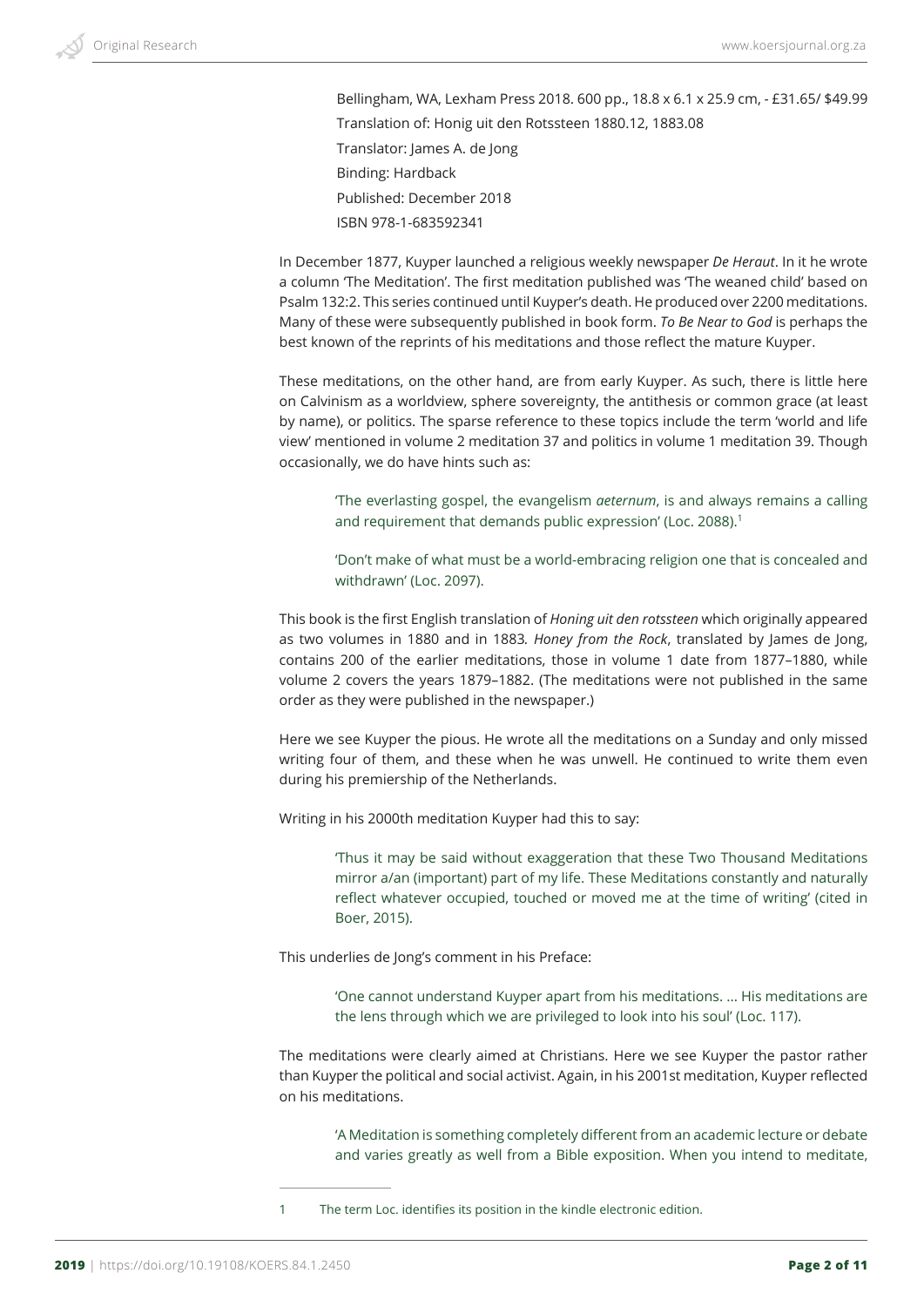you retreat from your normal train of thought. You don't entirely withdraw from the world, but neither do you engage yourself mindlessly with the affairs that normally occupy you. You don't exactly extricate yourself from the world, but it becomes a secondary issue for you, while the crux for you is and remains concentrating on your experience of communion with God. While meditating, the soul is deaf to the world in order to exclusively listen to what God wants to say to your soul' (cited in Boer, 2015).

What we have here then is what God is saying to Kuyper's soul. The topics cover a wide range of subjects from 'Absolute authority' to 'Yeast'. The topics most discussed are as follows (the number indicates the number of time the topic is mentioned):

| Christians and sin, 18          | the church, 8             |
|---------------------------------|---------------------------|
| religious danger, 18            | death, 8                  |
| the Holy Spirit, 16             | fellowship, 8             |
| grace, 14                       | love, 8                   |
| angels, 13                      | parenting, 8              |
| spiritual victory and glory, 13 | sin, 8                    |
| discipleship, 12                | spiritual perseverance, 8 |
| spiritual maturing, 12          | believing, 7              |
| communion with God, 11          | assurance, 7              |
| faith, 11                       | hypocrisy, 6              |
| ministry to others, 11          | rebirth, regeneration, 6  |
| Christ's suffering, 10          | worldliness, 6            |
| election, 10                    | witness, 6                |
| the Word of God, 10             | conscience, 5             |
| spiritual warfare, 10           | sanctification, 5         |
| the Devil and hell, 9           | union with Christ, 4.     |
| Christ's work in glory, 8       |                           |

Many foreshadow book-length topics such as grace, angels, and the Holy Spirit, which he dealt with later. In these meditations, Kuyper displays piety without resorting to pietism.

I now turn to new books that have either utilised Kuyper's insights (e.g. Kaemingk, 2018) or discuss Kuyper's approach (Himes, 2018; Park, 2018; and Brummel, 2018).

## **3. BOOKS ON KUYPER**

#### *3.1 Christian Hospitality and Muslim Immigration in an Age of Fear*

What does Mecca have to do with Amsterdam? And what does Amsterdam have to do with Mecca? That, in essence, is what *Christian Hospitality and Muslim Immigration in an Age of Fear*, written by Matthew Kaemingk (2018) is about. What do Christians need to do to respond faithfully to the growing presence of Islam in the West? (23). Kaemingk, an assistant professor in Christian ethics and associate dean at Fuller Seminary, completed his PhD at Fuller and the Free University (VU) in Amsterdam looking at the issue of Muslim immigration and how the Dutch have adjusted to it. The fruits of his PhD are published in this book.

Not surprisingly, being associated with the VU and being based at Fuller, Kaemingk draws upon and develops the insights of Kuyper, not least Kuyper's sphere sovereignty and his advocacy of pluralism.

The key and crucial questions that the book seeks to address are:

'How should Western Christians respond to their new slim neighbours? Can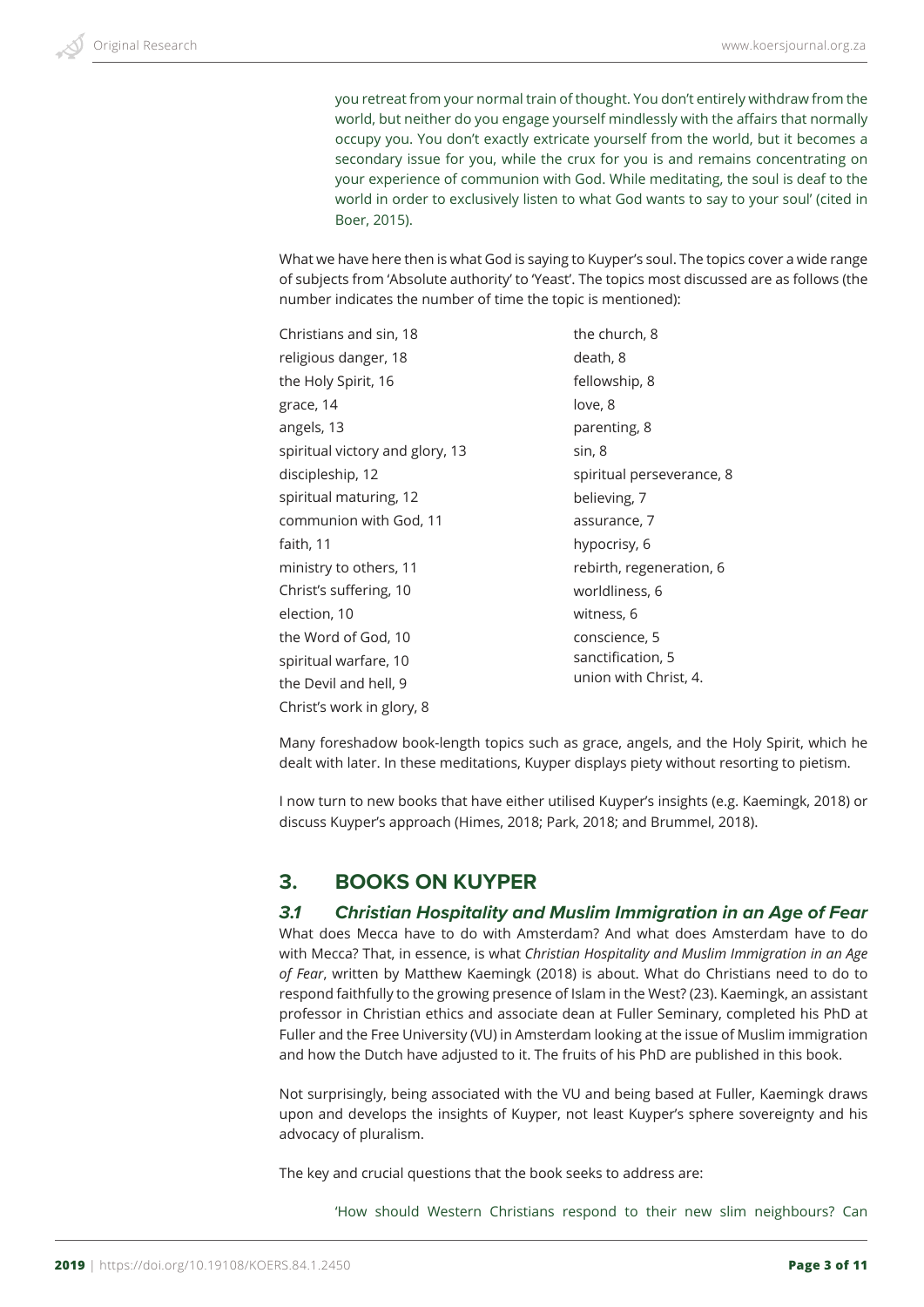Islam and Christianity peacefully coexist? Are the limits to religious freedom and tolerance? How much religious diversity can a single nation withstand?' (1).

Kaemingk writes for a dual audience, for Christians who want to understand and respond Christianly to Islam; and for non-Christians who are interested in seeing how Christians are attempting to coexist with other faiths.

He advocates a pluralist response that goes beyond the vociferous right wing ideology that has shaped so much of North American responses to immigration and also as an alternative to the left wing's romantic ideal of a multicultural society.

Following, the typology developed in Mouw and Griffioen's *Pluralism and Horizons* (1993) he identifies several forms of pluralism: cultural, structural and directional, and the three responses to these forms: descriptive, juridical and normative. A Christian pluralist, Kaemingk maintains, would fully embrace descriptive pluralism - taking seriously the differences within faith communities. As regards juridical pluralism the Christian pluralist would insist on the protection of the legal rights of different cultures and faiths. Cultural diversity is seen as a normative good, however, while defending the rights of other faiths, the Christian pluralist 'cannot … take delight in the fact that they are directing their lives away from God' (19).

This book is a robust defence of pluralism. He shows that in order to be a good pluralist one does not have to be ambivalent towards one's own faith commitments. The defence of Muslim rights depends upon Christian convictions, not ambivalence.

To do this he draws extensively on Kuyper. In his introduction he conveniently lists the following:

- 1. Christians need to seriously wrestle with the problem.
- 2. Christians will need an alternative model to follow
- 3. Christians will need to develop robust and theological arguments against hegemony, uniformity and assimilation
- 4. Christians will need not only deconstructive arguments against uniformity but will need constructive arguments on behalf of pluralism
- 5. Christians cannot, however, simply look to the past; they must look forward
- 6. Christians need a complex understanding of the whole Christ to respond to a complex issue like Islam in the West
- 7. It is not enough for Christians to simply understand pluralistic ideas in their heads; they must desire pluralism in their hearts
- 8. Christians need real examples of what Christian action amidst this conflict looks like.

The book has four parts. The first looks at the way the Dutch have responded to Muslim immigration. The Dutch had three periods of political development: the Golden Age (1600s); the age of 'pillarisation' (1900–1960); and the progressive revolution (1960s). Kaemingk examines the responses in these three main periods. He notes that at the turn of the century an assimilation approach resulted in Islam became marginalised. Here he examines the different responses of Ayaan Hirsi Ali, Theo van Gogh and Gert Wilders. One thing is clear that for the twentieth century Dutch the solution of liberalism wasn't working.

Part 2 then looks at a Christian alternative to liberalism: pluralism. Kuyper was the main architect of this pluralism. He was a dominant player in Dutch politics having given up the pastorate to become a politician and he even spent a brief period as the Dutch prime minister. Kuyper developed a theological basis for pluralism. As Kaemingk notes, Kuyper's 'Christian faith was not an impediment to his pluralism — it was his chief resource' (90). Kuyper developed a sturdy critique of liberalism - in essence liberalism failed to understand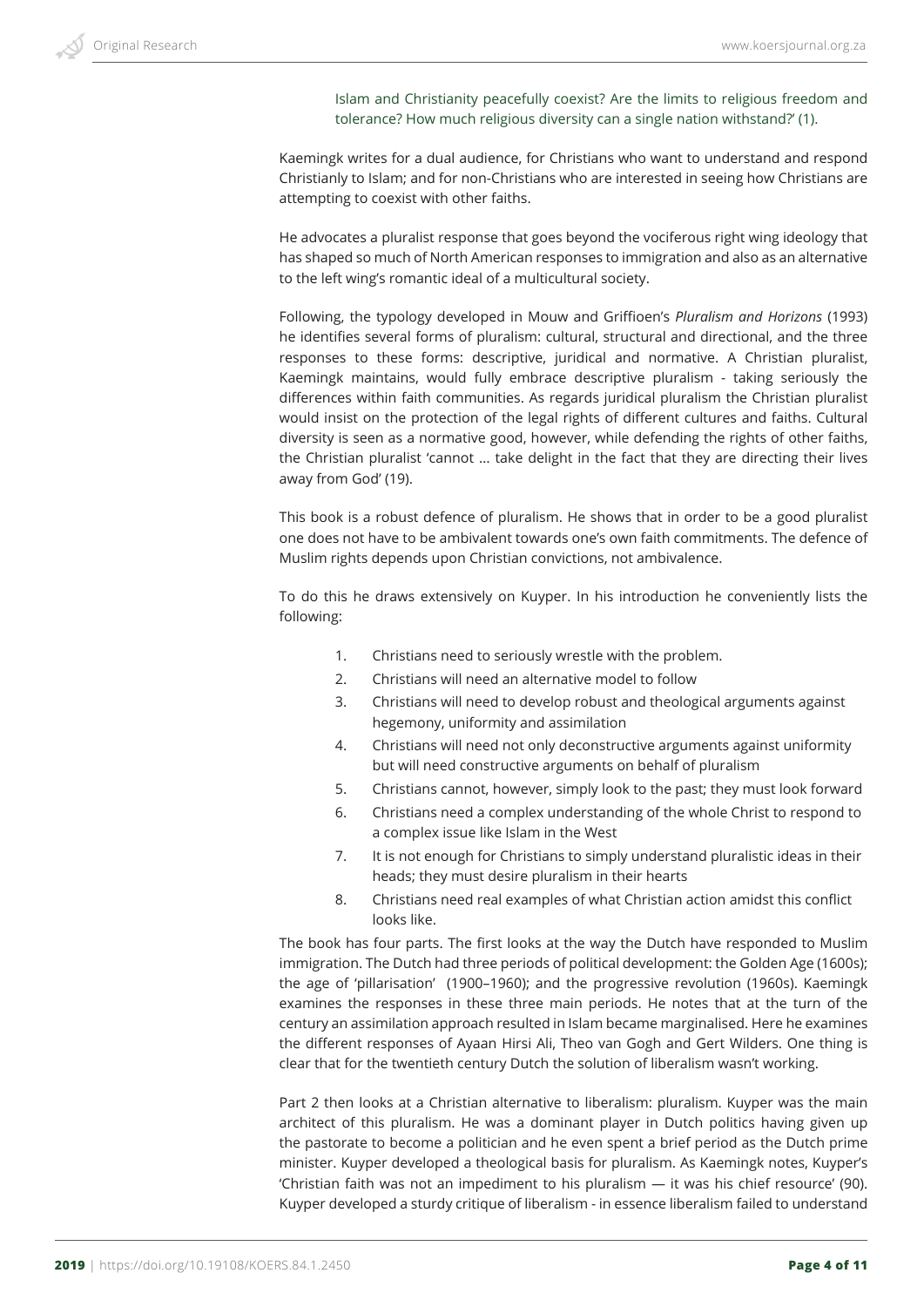religion and religious faith; they thought it could be kept private, education could unify different religions and that it was unique to religious people. They failed to see that liberalism as also a faith commitment. Kaemingk describes Kuyper's view of faith as being pervasive, pluriform and public.

In Chapter 5 Kuyper's construction of plurality is examined - this is one of the best descriptions and explanations of Kuyper's approach I've seen (see the mind map summary in Bishop, 2018). Kaemingk begins his exposition where Kuyper does with the sovereignty of God. Jesus alone is sovereign, therefore neither the state nor the pope are sovereign. In Kuyper's Christological sovereignty Kaemingk identifies two aspects: the temporal, Christ is lord of the past, present and the future; and the spatial, Christ is lord over every social space. He then looks at Kuyper's views on the pluralistic state, culture and church. Kuyper sees the role of the state as a crutch or a splint for a broken limb - it is lamentable but it is temporary. The state should defend the weak and powerless - the church should aid the pluralistic culture in being a production centre of virtues. The church's practices of diversity, toleration and forbearance should then spill out into a Reformed politics. The designation of the church as pluralistic, should, however, mean that it serves Jesus *exclusively* but serves culture pluralistically. Much of the misconceptions regarding the place of church in society have stemmed from a failure to recognise the distinction Kuyper made between the church as institute and the church as organism. The church is to be walls and windows; the institute as walls, a gathered community, separate from the world; but within the walls are to be windows, a scattered community, engaged with the world - organism and institute are distinct but not separate, they mutually support each other. He then explores three of Kuyper's resources for commonness: common grace, common humanity and common creation. These help avoid several mistaken tendencies: common grace avoids the extremes of liberal and sectarian approaches to pluralism; and a common creation avoids cultural relativism and cultural universalism/ imperialism. These resources help provide a framework for pluralism. And yet Kuyper's approach is not without its weaknesses, Kaemingk goes on, in Chapter 6, to identify three deficiencies in Kuyper's approach: his narrow Christology, the need for worship to develop character formation, and a blind spot for action. These are then examined and addressed in the subsequent chapters.

Why is Kuyper's approach so relevant to today? It is rooted in scripture and in creation - both of which will always be relevant because the God who authored them is always relevant. Kaemingk has shown how it can be applied to immigration. Himes in *For a Better Worldliness* applies it to discipleship.

## *3.2 For a Better Worldliness*

Brant Himes's (2018) book *For A Better Worldliness* examines the concept of discipleship for the common good. In doing so he draws upon not only Kuyper but also the Lutheran, Dietrich Bonhoeffer.

Himes eschews the traditional view of discipleship as merely focusing on the individual's inward journey. He sees discipleship as theology in action. He develops what Richard Mouw, in his foreword, obliquely refers to as cultural discipleship, discipleship for the common good. This is a much broader and more holistic vision of discipleship than is often seen.

Himes focuses on two key people Kuyper and Bonhoeffer. Bonhoeffer is the more obvious choice as he wrote a book entitled *Discipleship*, whereas Kuyper seldom mentions the term in his many writings. Yet for Kuyper discipleship 'was a way of life that encompassed all aspects of his life and thought' (Himes, 2018: 2). It is also notable 'for its world-directed trajectory' (3).

This project, then, seeks to offer a historically-based constructive theology of discipleship within Kuyper and Bonhoeffer. It is driven, principally and more specifically, by the following research question: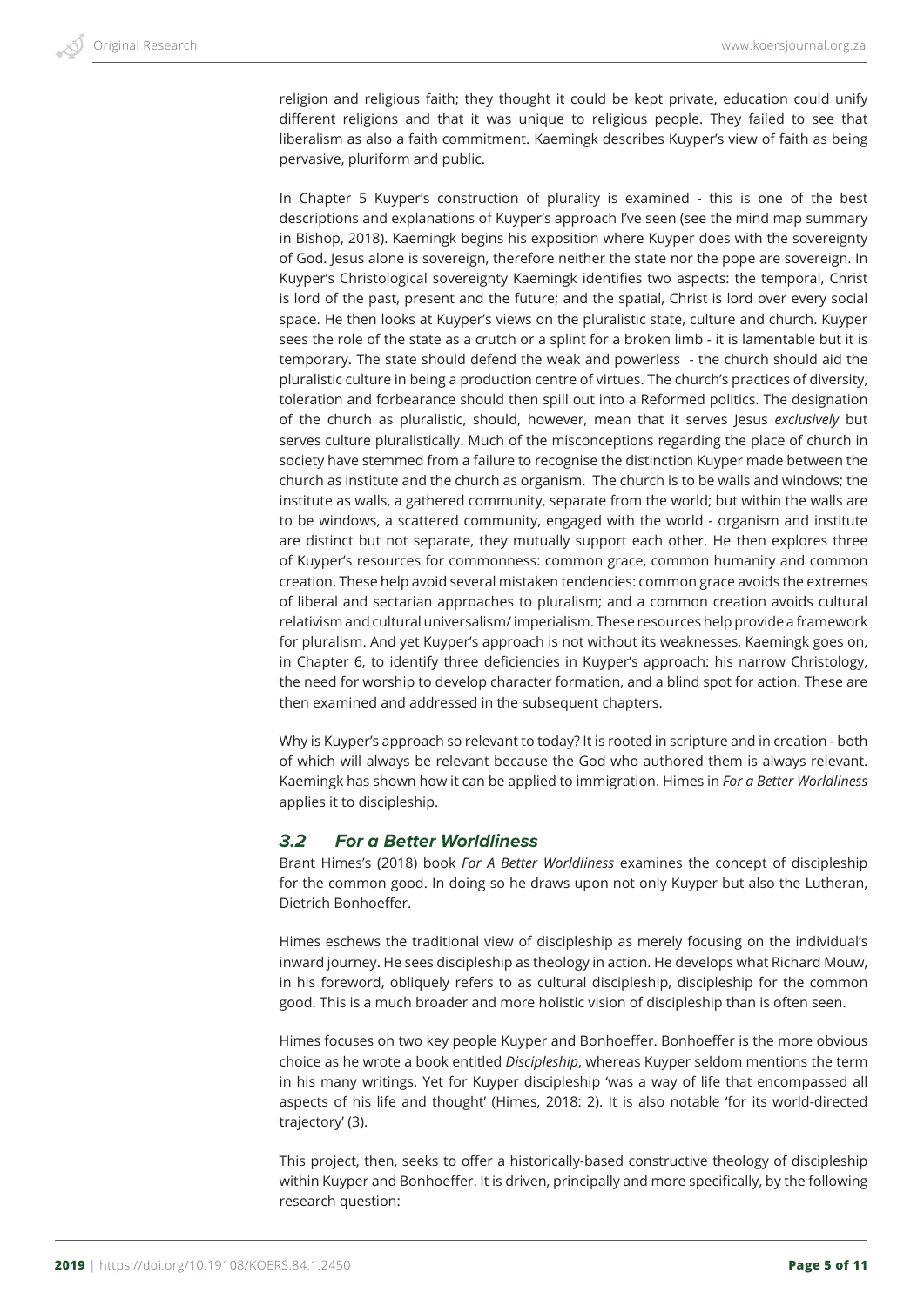'how (if actually) does a historical and theological comparison of Abraham Kuyper, as a Dutch theologian and politician from 1894–1905, and Dietrich Bonhoeffer, as a German pastor then prisoner from 1935–1945, contribute to a concept of discipleship that is for the common good?' (11).

He focuses on two distinct periods in the life of Kuyper and Bonhoeffer, from 1894–1905 for Kuyper and 1935–1945 for Bonhoeffer. He begins with Kuyper in 1894 as this marks the start of his estranged relationship with Alexander de Savornin Lohman (1837–1924) and Himes uses this episode to explore the nature of forgiveness. Kuyper and Lohman had been collaborators over the formation of the VU and the *Doleantie*, yet it was the issue of voting franchise in 1894 that severed their relationship. Kuyper favoured opening up the voting rights, Lohman did not. This precipitated a split in the ARP and Lohman formed the more conservative Free Anti-Revolutionary Party. It also marked the end of their relationship - they didn't speak for the next twenty years. Kuyper, it seems offered an apology and forgiveness to Lohman and yet without reconciliation. Himes, then poses the question: does not reconciliation accompany forgiveness?

He then turns to Kuyper's *Encyclopedia of Sacred Theology* (*EST*). Here Himes seeks to explore Kuyper's understanding of discipleship using a four-part movement or interpretative framework:

- The foundation of discipleship is the revelation of God.
- The reality of discipleship is the sovereignty of Jesus Christ.
- The action of discipleship is the necessity of belief-obedience.
- The possibility of discipleship is participating in the ultimate promise of God's redemptive work for the common good of the world. (13)

Through these he helps to expound Kuyper's model of discipleship. The theological foundation of Kuyper's discipleship Himes detects in the *Encyclopedia*. For Himes *EST*:

'provides a certain level of comprehensiveness in introducing a holistic understanding of discipleship' (23).

He shows that for Kuyper discipleship, at least in the *EST*, was not limited to the 'soteriological impact on the individual' (29), it was reliant on the Holy Spirit, Christocentric, ecclesiocentric and was 'theology in action' (33). Himes identifies the close relationship for Kuyper between theology and the church. He also argues that for Kuyper his commitment to theological training shaped his commitment to discipleship (34).

Himes also examines Kuyper's 'Dienst des Woords' (Service of the Word) - a series of eighteen articles from *De Heraut*, dealing with themes important for pastors (#1895.04 and 1896.02 in Kuipers, 2011). Himes describes them as a 'training manual for pastors' (35). Unfortunately, these articles have not yet been translated into English. But here we have the next best thing Himes's summary of the key points. These I have summarised in Figure 2.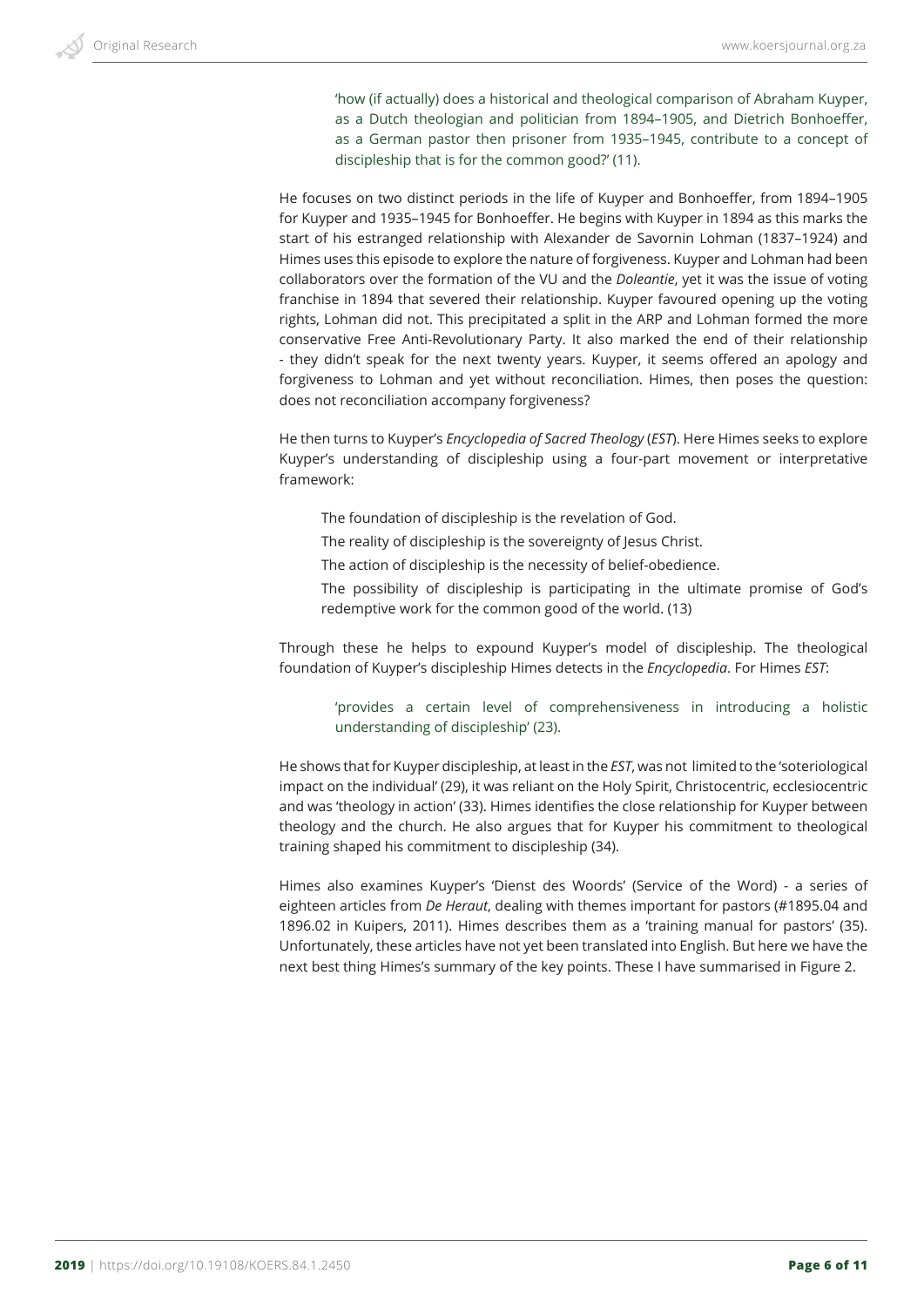

**FIGURE 2. A concept map summary of Himes's summary of Kuyper's 'Dienst des Woords'***.*

He notes that Kuyper's common grace emerged out of his notion of sphere sovereignty and that it 'enabled a very public theology, reaching out to the large society and culture' (175).

In the preface he states:

'For a better worldliness is not only a statement of Abraham Kuyper's and Dietrich Bonhoeffer's theological concept and historical practice of discipleship, it is also -- and perhaps more importantly – a call to engage in the fullness of the Christian life here and now' (xiii).

The book does exactly that: it provides a call for a discipleship that engages with the world.

Another theologian who has examined Kuyper is Jae-Eun Park.

## *3.3 Driven by God*

With the emergence of the recent Abraham Kuyper Translation volumes on Kuyper's public theology, it is easy to overlook that Kuyper was a theologian. Park's book, *Driven by God: Active Justification and Definitive Sanctification in the Soteriology of Bavinck, Comrie, Witsius, and Kuyper,* which began life as a PhD under John Bolt, serves well to remind us of that fact. It serves as a salutary reminder that Kuyper was not only a statesman, a politician, a journalist and educationalist but was also a theologian. He was the first theologian of the VU.

In *Driven by God,* Park examines and defends the notion of active justification and definitive sanctification. His starting point is John Murray (1898–1975) of Westminster Theological Seminary. Murray was one of the main advocates for definitive sanctification. To defend this view Park draws upon four Dutch theologians: Herman Bavinck (1854–1921), Alexander Comrie (1706–1774), Herman Witsius (1636–1708) and Kuyper. Bavinck supports the idea of the inseparability of the two concepts; Comrie is used to show the nature of objective and decisive salvation; Witsius, the Christ-centredness; and Kuyper the relationship with God's sovereignty. Criticisms of active justification and definitive sanctification have been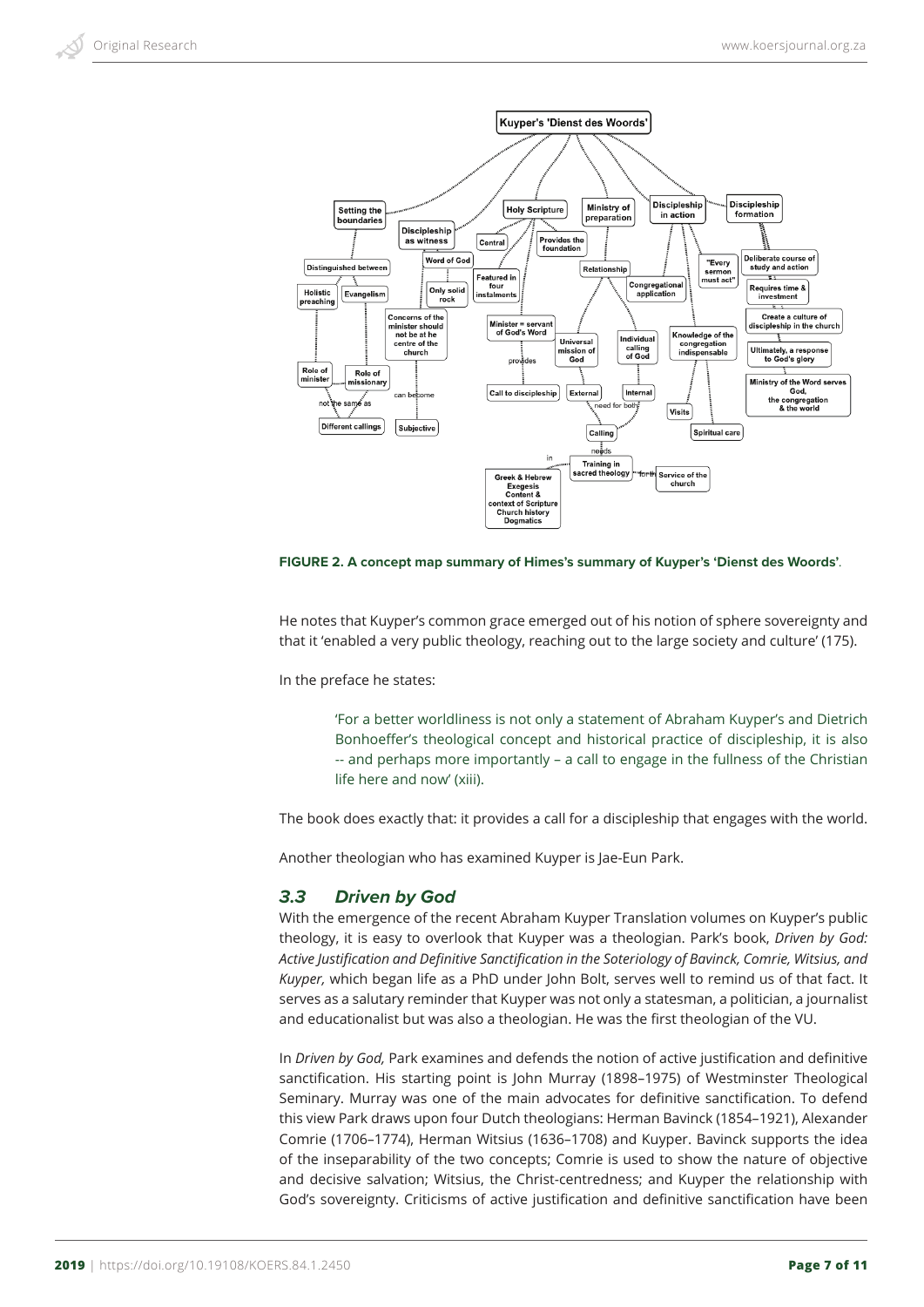made on the grounds that they lack biblical support, lead to theological confusion, and are of no practical benefit to believers. Park, utilising these Dutch theologians, faces these accusations face on and argues otherwise. He shows that salvation is God-driven and affirms human responsibility. Such an approach also avoids the pitfalls of both triumphalism and defeatism.

His discussion of Kuyper focuses on the issue of God's sovereignty in salvation. He begins by looking at some objections theologians have had to Kuyper's approach to modernism. Some, such as Pronk, Velema and Stellingwerf believe that Kuyper's approach was unsuccessful they feel it was, speculative and idealistic, and that Kuyper was too much influenced by modernism (Pronk) and romanticism (Velema and Stellingwerf). Conversely, Park cites Ambler, Rewerts and Ericson, who feel Kuyper's approach to modernism was successful.

Park goes on to show that for Kuyper God's sovereignty was fundamental; it is allencompassing. This was a consequence of Kuyper's Calvinism, which begins with God and not humanity. Kuyper, thus rejects human-centred ideas or principles. This Kuyper sees in modernism. Modernism emphasises human subjectivity and thus places humanity over God – this was unacceptable to Kuyper.

Kuyper's sociological views are then examined. These embrace definitive sanctification and active justification. The former as it opposes Arminianism and synergism and because it provides a two-fold framework for holiness and sanctification. Kuyper uses the metaphor of a baby: perfect in parts, but imperfect in degrees. This illustrates definitive and progressive sanctification. For Kuyper sanctification is God's work and has an origin, a process and a completion. Humans are to cooperate with God, as God uses humans as instruments to fulfil sanctification. Regarding active justification and faith, Kuyper sees it embracing two contradictory views in scripture – justification is both from eternity and by faith alone.

Park has ably defended active justification and definitive sanctification. He has shown that it does have biblical support, is theologically coherent and has practical benefits – not least in providing a foundation for the assurance of perseverance.

Another author who has examined the deep theological resources of Dutch Reformed theologians is Nathan Brummel.

#### *3.4 Dutch Reformed Theologians*

Park looked at Bavinck, Comrie, Witsius, and Kuyper; Brummel in his *Dutch Reformed Theologians* examines another set of theologians Gijsbert Voetius (1589–1676), William Ames (1576–1633), Herman Witsuis, Johannes Cocceius (1603–1669), Foppe M. ten Hoor (1855–1934), Herman Hoeksema (1886–1965) and Kuyper.

In this book, there are short chapters on Voetius, Ames and Witsuis, but Kuyper takes the centre stage. Two chapters are devoted to Kuyper and three others deal with his view of common grace. The two concluding chapters look at the kingdom theology of Herman Hoeksema, Geerhardus J. Vos (1862–1949), Herman N. Ridderbos (1909–2007) and, surprisingly, Roger S. Greenway (1934–2016) and then a critical look the two kingdoms theology of Meredith Kline and Michael Horton.

Brummel sees Kuyper as a 'public mystic'. This Brummel sees as a positive attribute. He is less positive about Kuyper's views on common grace. His objection is primarily that common grace is unnecessary:

'What Kuyper explains in terms of common grace, I explain in terms of the providentially preserved creation structure' (187).

His thesis is that the continuing creation structure after the fall does not necessitate the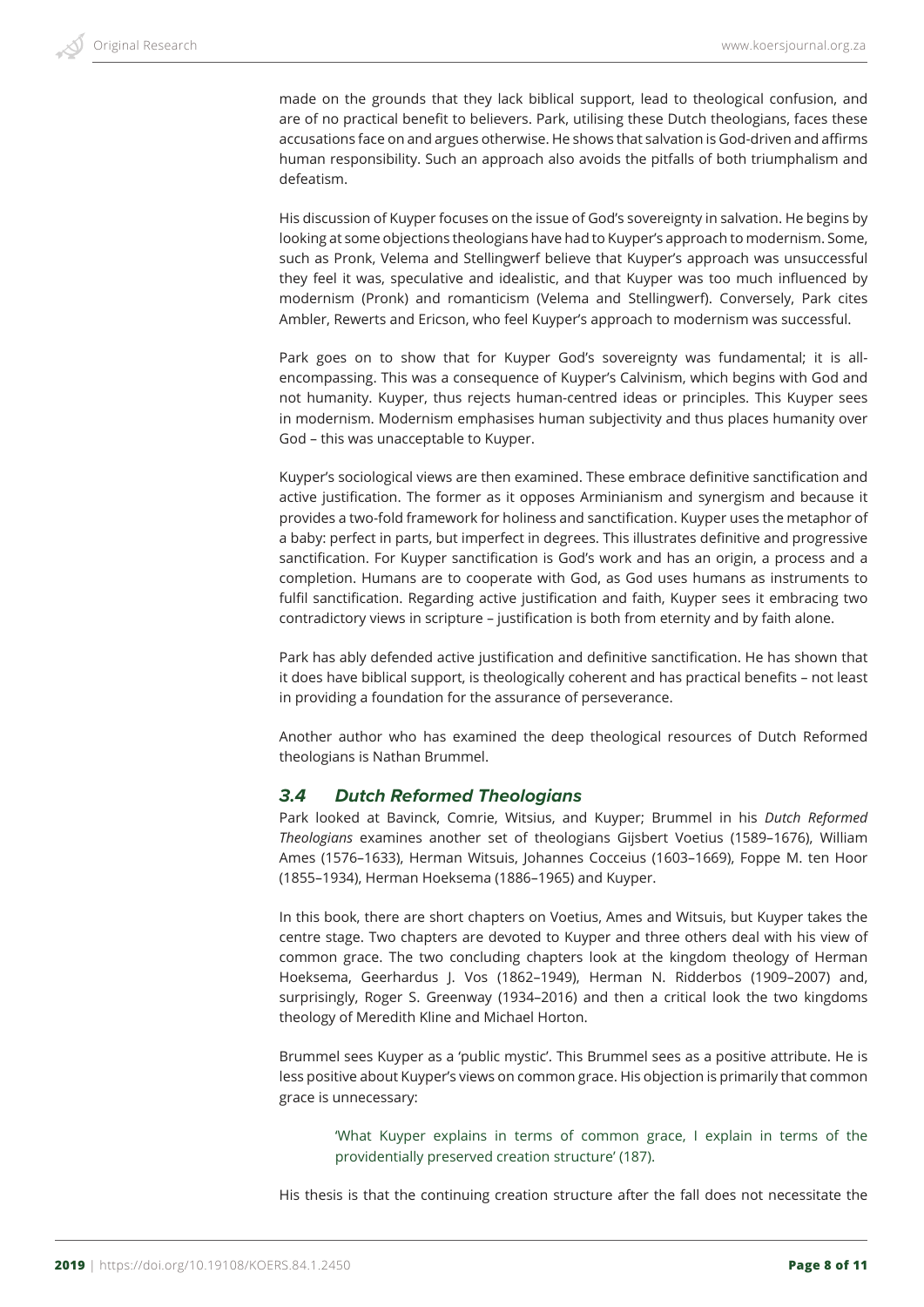need for common grace. Humanity remained a cultural creature and thus continued to produce culture.

## **4. JOURNAL ARTICLES**

Pahman (2018) notes that so far little attention has been paid to Kuyper's view of ethics. In this paper, Pahman attempts to remedy this. In the first part he advocates the view that Kuyper thought ethics was a sphere. In the second part, he examines Kuyper's relationship between ethics and the state. This he contends is for Kuyper, a reciprocal or mutually dependent one.

In his modified version of an address at the 2017 conference held at Princeton on 'Neo-Calvinism and the Church' J. Daryl Charles (2018) attempts to show that, although not part of Kuyper's vocabulary, he was 'at home in the natural law tradition'! Charles points out that the rescinding of the Kuyper prize to Tim Keller was un-Kuyperian in the extreme:

'Kuyper desired a lively and pluralistic public arena—an arena in which Christians were free to contend. Clearly, the seminary cannot tolerate such pluralism. And although it claims to tolerate—or even encourage—"diverse viewpoints" on the matter of sexual ethics, it clearly *cannot* tolerate divergence or disagreement of any kind. In truth, it is saying that disagreement on matters of gender and sexuality *dare not* be tolerated. And therewith it is declaring that historic Christian orthodoxy is unacceptable' (Charles, 2018:28).

Michael Bräutigam (2018) begins by noting the lamentable rise of right wing politics in Europe. By comparing three theologian/ politicians, Kuyper, Adolf Schlatter (1852–1938) and, the Lutheran, Adolf Stoecker (1835–1909) he hopes to 'chisel out distinct theological elements of a public theology that bears significant potential to inspire an informed and effective Christian political involvement' (44): a public theology that will 'defend the rights of the socially disenfranchised' (53).

# **5. REVIEWS**

Wagenman (2018), Ma (2018), Seerveld (2018) and Henderson (2018) have all favourably reviewed Bartholomew's *The Contours of a Kuyperian Tradition* (Bartholomew, 2017). Though Wagenman does note that:

'Bartholomew's treatment of Kuyper at times can tend toward over-simplification. This is understandable given that the project is an "introduction" and ideal for those new to Kuyper's thought. While Bartholomew highlights areas where Kuyper's thought has been distorted by his followers in destructive or unbiblical ways, he glosses over some of the evolution and contradictions within Kuyper's own life and thought that still challenge scholars' (Wagenman, 2018: 161).

There have been several reviews of volumes of the recent Kuyper translations.

Bruce Pass (2018) reviews *On the Church* (Kuyper, 2016)*.* He concludes that *'*It opens a hitherto closed window into the thought of one of the most colourful figures of Dutch ecclesial and political life.'

Five volumes of the Kuyper Collected Works in Public Theology come under review in Themelios by Logan Dagley, Dennis Greeson, and Matthew Ng (2018). They conclude: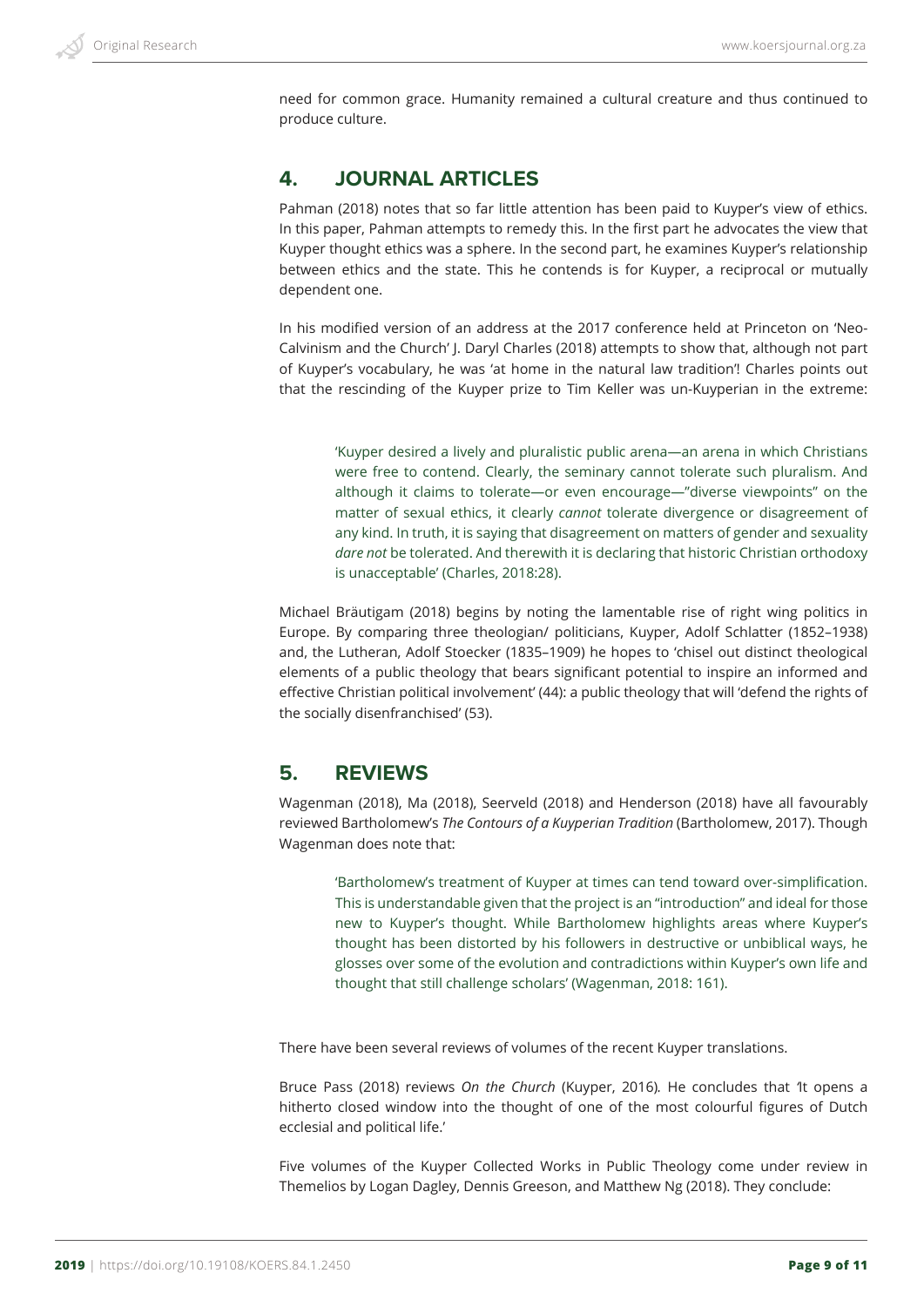'No doubt readers will take issue with Kuyper at some points, for example his language regarding race and colonialism. Additionally, Kuyper's doctrine of sphere sovereignty, while a powerful conceptual tool, will need to be contextualized to concrete political situations. Nevertheless, these volumes not only provide helpful instruction on how to construct a theological lens through which to view all of life, but they also provide a much-needed example of innovative orthodoxy. Kuyper skillfully takes the rich resources of orthodox and historic Christianity, applying them with theological creativity to his unique cultural moment' (150).

Oliver O'Donovan (2018) takes a look at the first two volumes of *Pro Rege* – he is not too complimentary regarding Kuyper's style:

'Kuyper's manner is self-consciously didactic. He seems to speak from a pulpit with a Bible in hand and a congregation to wag a finger at.'

## **6. CONCLUSION**

Although we have no publications of the Kuyper Translation Project we have seen that Kuyper is proving to be a useful conversation partner for contemporary ethical and theological issues in diverse topics such as justification, sanctification, discipleship and immigration. The resurgence of interest in Kuyper has also had a positive effect on research into other Dutch Reformed theologians as both Park and Brummel have shown.

## **7. BIBLIOGRAPHY**

## *7.1 Works reviewed*

Bräutigam, M. 2018. Protestant European politics yesterday and today: The example of Adolf Schlatter, Adolf Stoecker and Abraham Kuyper. *European Journal of Theolog*y, 27(1): 43-54.

- Brummel, N.C. 2018. Dutch Reformed Theologians: Explorations in Prominent Theologians and their Central ideas. CreateSpace Independent Publishing Platform (ISBN 978-1982037925).
- Charles, J.D. 2018. The Kuyperian Option: Cultural Engagement & Natural Law Ecumenism. *Touchstone* May/ June: 22-28.
- Dagley, L., Greeson, D. and Ng, M. 2018. Review of five of the recent translations in the Kuyper Translation Project. *Themelios,* 43(1): 147-150.
- Henderson, R. 2018. Review of *The Contours of the Kuyperian Tradition: A Systematic Introduction*, by Craig G. Bartholomew. *Philosophia Reformata,* 83(2). DOI: https://doi.org/10.1163/23528230-08302006.
- Himes, B.M. 2018. For a Better Worldliness: Abraham Kuyper, Dietrich Bonhoeffer and Discipleship for the Common Good. Eugene, OR: Pickwick.
- Kaemingk, M. 2018 Christian Hospitality and Muslim Immigration in an Age of Fear*.* Grand Rapids: Eerdmans.
- Kuyper, A. 2018. Honey From the Rock: Daily Devotions From Young Kuyper. Bellingham: Lexham Press.
- Ma, L. 2018. Review of *The Contours of the Kuyperian Tradition: A Systematic Introduction*, by Craig G. Bartholomew. *Calvin Theological Journal,* 53(1): 190-192.
- O'Donovan, O. 2018. Every square inch Review of *Pro Rege*. *First Things* (November) DOI: https://www. firstthings.com/article/2018/11/every-square-inch.
- Pahman, D. 2018. Toward a Kuyperian Ethic of Public Life. *Journal of Reformed Theology,* 12(4). Available at: https://doi.org/10.1163/15697312-01204001.
- Park, J.-E. 2018. Driven by God: Active Justification and Definitive Sanctification in the Soteriology of Bavinck, Comrie, Witsius, and Kuyper. Vandenhoeck & Ruprecht Gmbh & Co. DOI: https://doi. org/10.13109/9783666552847

Pass, B.R. 2018. Review of *On the Church*. *Calvin Theological Journal,* 53(1): 200-202.

Seerveld, C. 2018. WANTED: Vegetarian Kuyperians with Artistic Underwear. *Pro Rege,* 46(3): 24 - 28. Available at: https://digitalcollections.dordt.edu/pro\_rege/vol46/iss3/3.